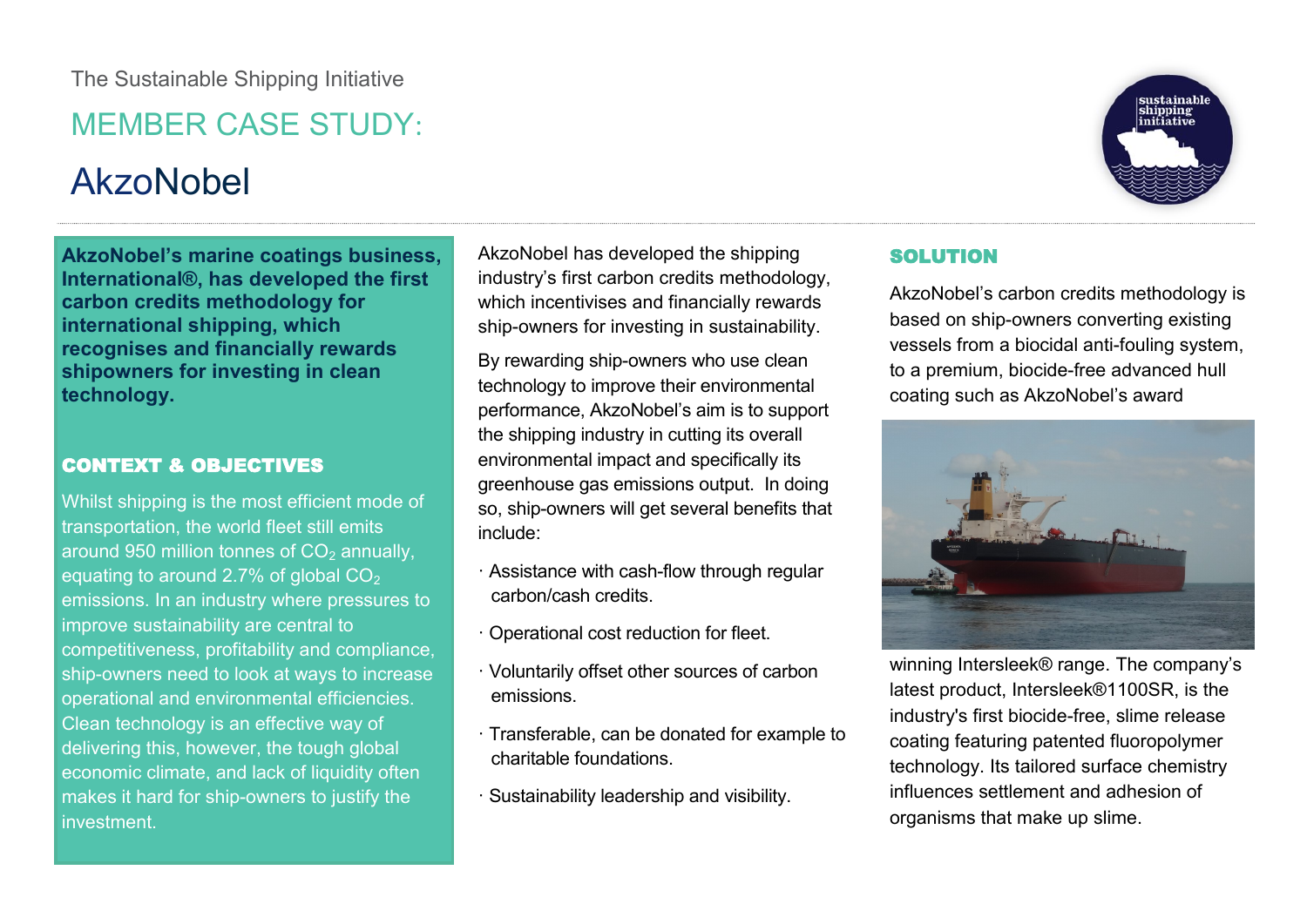# MEMBER CASE STUDY:

# AkzoNobel

As a result, vessels benefit from reduced drag, improved fuel efficiency and reduced  $CO<sub>2</sub>$ emissions. In addition, Intersleek®1100SR generates a 40% reduction in paint volume and 60% reduction in emissions for first time application with further savings at future dockings.

The carbon credit methodology, has been developed in conjunction with the Gold Standard Foundation, and has been verified in accordance with the UNFCCC's Clean Development Mechanism by the Independent Designated Operating Entity (DOE).

Having this verification and association with respected and trusted organisations, ensures that ship-owners and operators that their ecoefficiency investments and subsequent  $CO<sub>2</sub>$ reduction is based on accurate and reliable fuel saving information. Furthermore, this addresses the long-standing scepticism around the tangible returns generated by eco efficient technologies.

The methodology enables ship-owners to generate carbon credits based on the amount of  $CO<sub>2</sub>$  that they reduce through the implementation of sustainable hull coatings such as Intersleek, International®'s ecopremium product range and holder of the largest track record for foul release coatings within shipping. The carbon credits are awarded annually based on the amount of  $CO<sub>2</sub>$  reduced. The earnt credits can then be used in a number of ways:

- 1. Sold to generate cash.
- 2. Passed onto stakeholders to offset their emissions.
- 3. Credits can be used to voluntarily offset other sources of  $CO<sub>2</sub>$  emissions within an organisation.

The process to enrol and claim carbon credits is straight forward as illustrated in the flowchart.